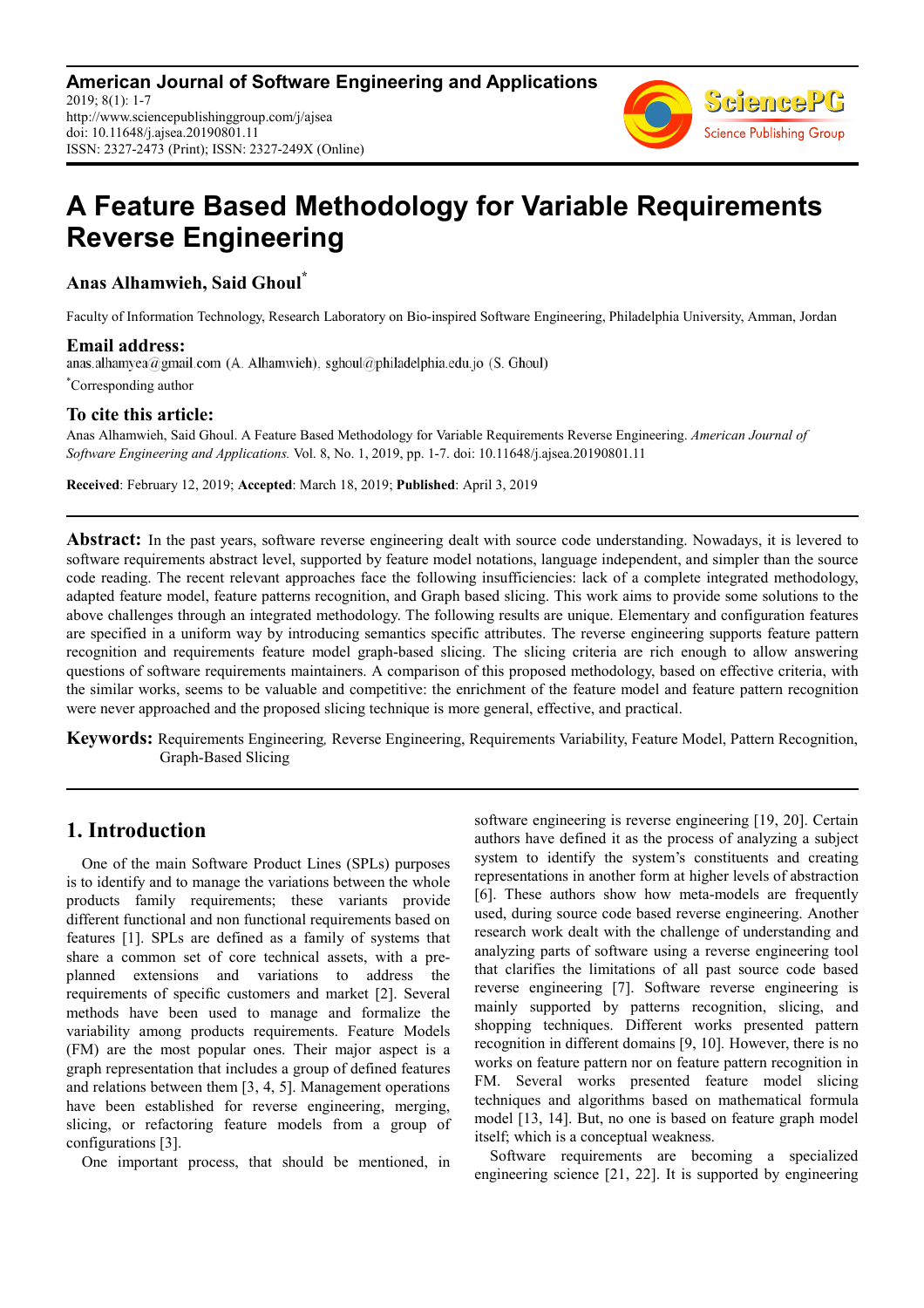methodologies, methods, techniques, and tools. But, so far, it suffers of the lack of reverse engineering fundamentals. This is mainly due to the recent accreditation of the requirements engineering and to the non-formal nature of its large products number. Anyway, the requirements reverse engineering should help in requirements understanding by successive abstractions and meta models. This understandability is the kernel of any requirements evolution. The idea of featurebased requirements reverse engineering is similar to program reverse engineering [6, 7]. They differ only on used techniques. Feature model slicing is inspired from program slicing that is currently used in computer programming to avoid and eliminate all parts of the program that are not relevant to a current interest [11, 12].

All of the research works on FM reverse engineering do not deal with (1) FM notations suitability to support reverse engineering tasks, (2) features patterns recognition, (3) graph-based slicing, and a methodology uniformly integrating the above activities [15, 16, 17]. This work overcomes the above stated shortages. It unifies the definition of an elementary feature as well as the composed (configuration) one by enhancing the feature notation with its semantics. It introduces feature pattern recognition allowing the understanding of any requirement feature semantics, and the feature model graph-based slicing allowing the identification of (1) a sub feature model which might affect a given requirement feature (backward slice) or (2) a sub feature model which might be affected by a given requirement feature (forward slice). The proposed methodology integrates the above techniques.

A comparison of this work, based on effective criteria, with the similar works, seems to be valuable and competitive: the enrichment of the feature model and feature pattern recognition were never approached and the proposed slicing technique is more general, effective, and useful to requirements maintainer because it is based on graph notations.

# **2. A Methodology for Variable Requirements Reverse Engineering**

#### *2.1. Supporting Example*

The following example, which is a variable requirements FM of a software List (figure 1), will be used along with the proposed methodology. This feature model (ExFM) is an extension of the conventional one. It is composed of two sub models: Elementary Feature Model (EIFM), modeling elementary requirements features, and Evolution Feature Model (EVFM), modeling configurations requirements features (composed by selected elementary or configuration features). The EIFM of List software requirements consists of behaviors requirements, structures requirements, methods requirements, etc. Each feature exists in two variations: static or dynamic. The Requirements Evolution Feature Model (EVFM) of software List requirements deals with List configurations (evolution) aspects.



*Figure 1. Extended FM Diagram of List software [8].* 

#### *2.2. Feature Modelling*

This section introduces a uniform definition of elementary and configuration (composed) feature [8]. In the proposed methodology, these two FMs are unified in a unique simplified one. Below the definition of a uniform feature model using EBNF notation [18]:

*<FM> = "feature model" < FM name>";" < Feature> // no difference between ELFM and EVFM "End FM" < FM name> ";"*  Each feature, in the FM, is composed of attributes and relations: *<Feature> = "feature" <feature name>";"*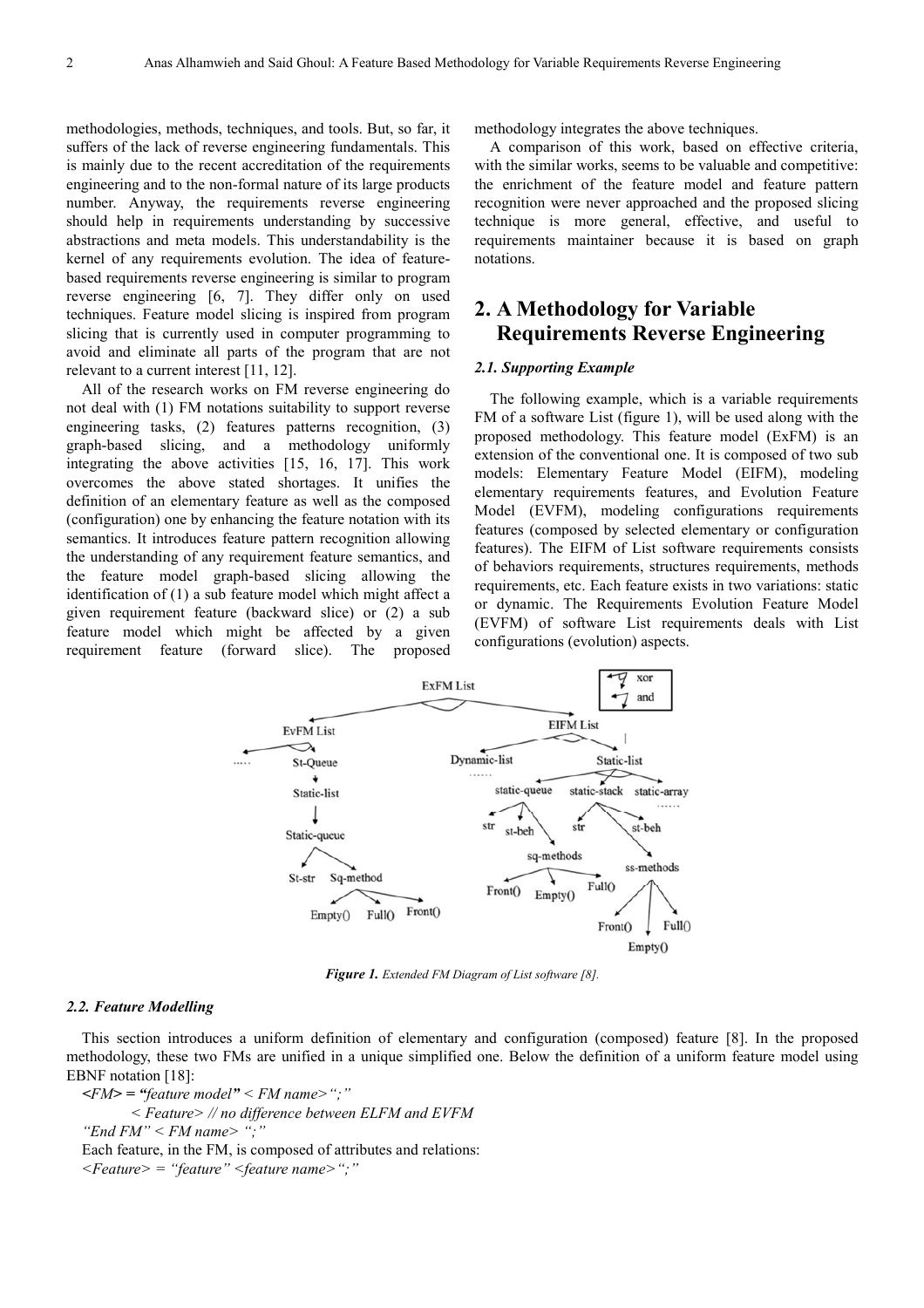#### *<Attributes>";" [<Relations>]*

Where:

*Attributes:* define characteristics of a feature:

*<Attributes> = "attributes"* 

*((<Attr\_name>):<Attr\_value>(","<Attr\_value>)\*)\** 

*- Relations*: define relations among features:

*<Relations> = "relation"* 

*(<decomposition> | <constraint> | <included in>)* 

The decomposition relations are defined by:

*<Decomposition> = "decomposition"* 

*<and> | <xor> | <or> | (select (<feature>)\* | default (<feature>)\*)\** 

These relations have the following semantics:

*F2 and F3*: a feature F1 is composed by features F2 and F3 if the two features are compulsory.

*F2 xor F3:* a feature F1 might be composed exclusively by feature F2, or by feature F3 but not by both.

*F2 or F3:* a feature F1 might be composed by feature F2, or by feature F3 or by both.

*Select*: is a relation that determines which features will be selected.

*Default*: is a relation that determines a standard feature to be selected in case where no feature has been explicitly selected. The constraint relations are defined by:

*<Constraint> = "constraints"* 

*<imply> | <exclude> | <reject>* 

These constraints have the following semantics:

A feature F1 *implies* a feature F2 if a software holding F1 must hold F2 too.

A feature F1 *excludes* a feature F2 if a software holding F1 must not hold F2.

A feature F1 is *rejected* if F1 is unwanted.

The Included in relations have the following semantics:

*<Included in> = "included in"* 

*(<Features> ",")\** 

Figure 2 represents a unified FM of software List (Figure 1) using the semantics introduced above.



*Figure 2. FM of software list. St-Queue is a configuration feature. The others are elementary ones.* 

#### *2.3. Reverse Engineering*

A FM is composed of elementary and configuration features. Each one of these features is an instance of a predefined pattern specifying its semantics and allowing its.

a Elementary feature pattern

A pattern of an elementary feature is introduced as it follows:

*FPattern Elementary ( )*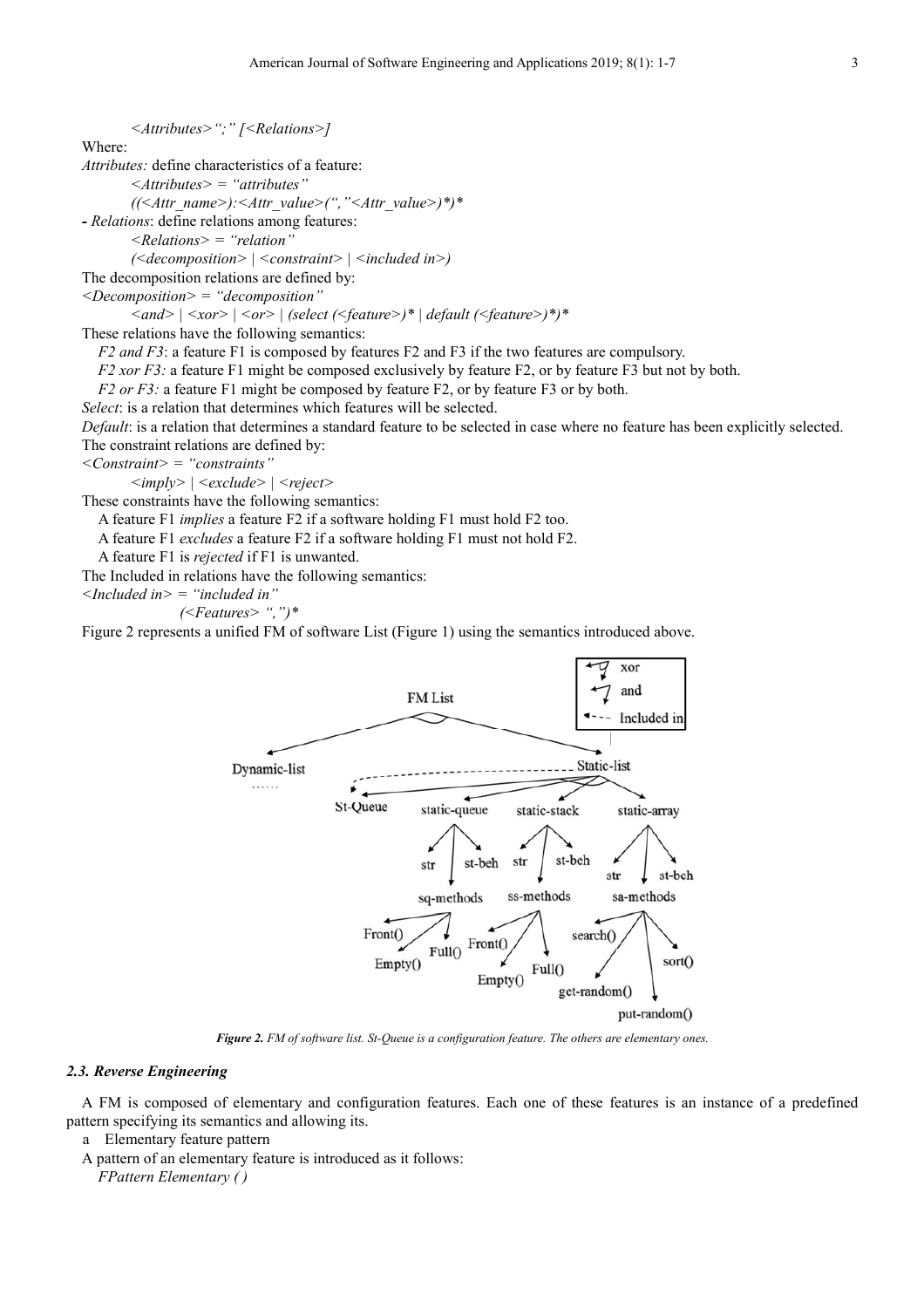*{ Name: <Feature id> Relations: Decomposition:*  $\lceil \langle \text{and} \rangle \rceil \langle \text{for} \rangle \rceil \langle \text{or} \rangle$ *Constraint: [<imply> | <exclude>] Included in: [(<Features> ",")\*] }// end Elementary*  b Configuration feature pattern A pattern for a configuration is proposed to recognize configuration feature: *FPattern Configuration ( ) { Name: <Feature id> Relations: Decomposition: [Select <Feature> (Variation= <Feature>)]\* | [Default <feature>] | [Imply <feature>]| [<and> | <xor> | <or>] Constraint: [Reject (<feature>)\*] | [<imply> | <exclude>] Included in: [(<Features> ",")\*] }// end Configuration*  c A Feature type mining algorithm *Procedure FeatureTypeMining (in Feature F, out Type T, out Meaning M) { // Input: Selected feature F. // Output: The type of the selected feature T and its meaning M. String FT;*   $FT \leftarrow$  Recognize (F); // Call a predefined function Recognize (in feature F) which returns the type of feature F *("Elementary" or "Configuration"). If (FT = "Configuration feature") then { T Configuration feature; M* ← (*F.Name, F.Decomposition, F.Constraint, F.Included\_in*) *} Else*  $\{T \in \mathbb{R} \mid T \leq T\}$  *Elementary feature;*  $M \leftarrow$  (F.Name, F.Decomposition, F.Constraint, F.Included in) *} }//End FeatureTypeMining*

#### *2.4. Slicing*

The slicing of software FM is introduced as it follows:

Slice <Feature> <Direction> <Relation>

Where:

*{* 

*<Feature>* is the selected feature in feature model (Elementary or Configuration).

*<Direction> = <Backward | Forward>* 

The *Backward direction* identifies the features which might affect the selected feature.

The *Forward direction* identifies the features (with their different variations) which might be affected by a selected feature.

*<Relations> = (<AND> | <OR> | <Included in>)*

The *AND* relation is defined by  $\langle$  *AND*  $\rangle$  = "*AND*"

The *OR* relation is defined by *< OR > = "OR" [<(Alternative feature)\*>]* 

The slice is applied in the same way for both elementary and configuration feature.

The following algorithm find out all the different slices introduced above.

*Procedure FeatureSlicing (in Feature F, in Direction D, in Relation R,* 

*[in Alternativefeature A], out FeatureModel FM , out Type T, out Meaning M)* 

*Input: Selected feature F, Direction D, Relation R, [Alternative feature A].* 

*Output: Feature Model FM, Type of Feature T, Meaning M.* 

*//Call FeatureTypeMining (in Feature F, out Type T, out Meaning M) to return the type T of the feature F and its meaning*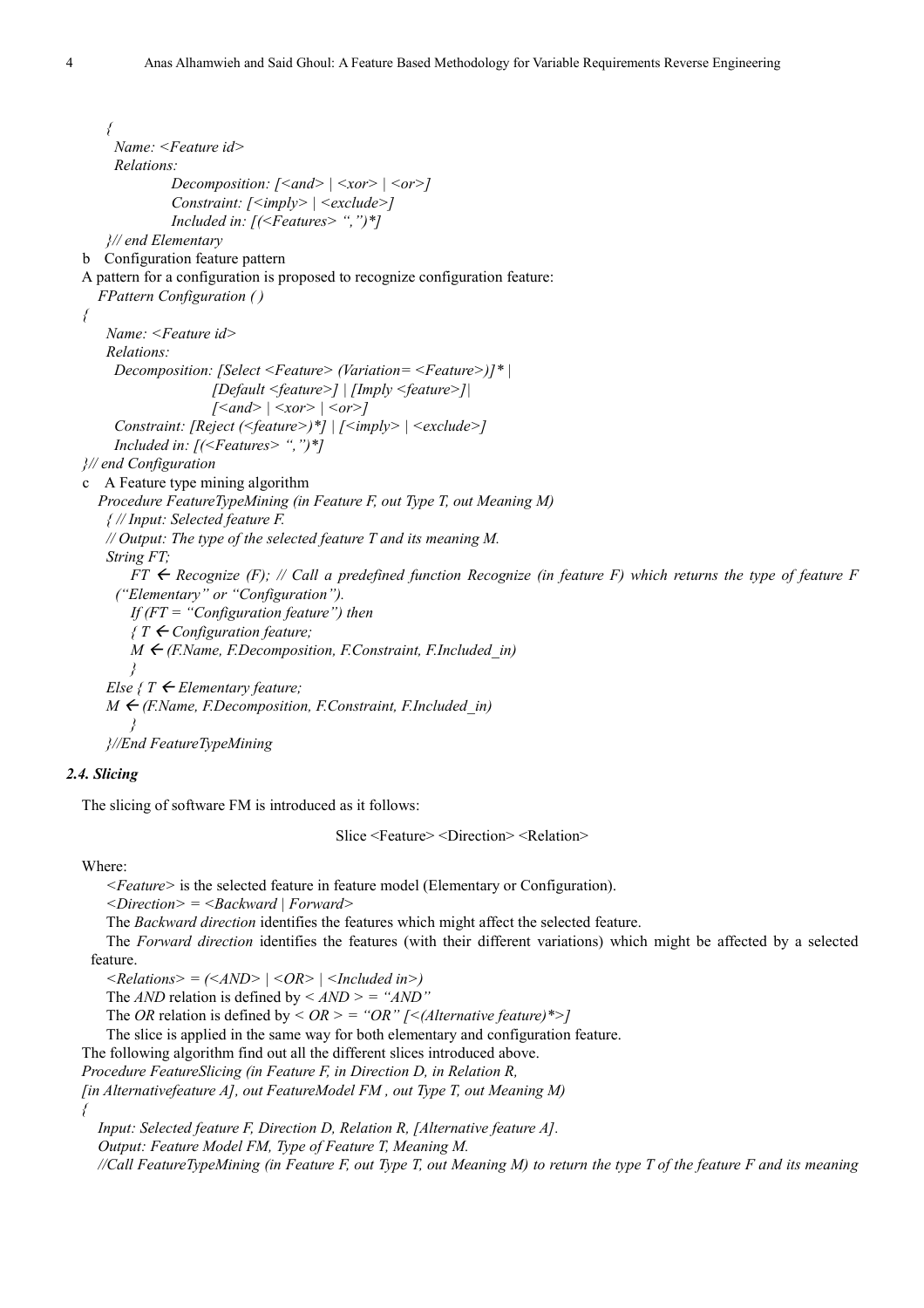#### *M.*

*FeatureTypeMining (F, T, M); If (R = "AND") then //AND Relation If (D = "Forward") then*   $FM \leftarrow$  SelectAND (F) //Call SelectAND (in Feature F) that returns the Feature model slices of F by FM graph traversing *(BFS). It is a predefined function. Else //Backward FM*  $\leftarrow$  *Parent (F) // Call Parent (in Feature F) that returns all ancestors for F, it is built in function. Else If (D = "Forward") then // OR Relation*   $FM \leftarrow$  SelectOR (F, A)) //Call SelectOR (in Feature F, [in Alternativefeature A]) that returns the Feature model slices of F *It is built in function. Else //Backward*   $FM \leftarrow Parent(F)$ *} //End FeatureSlicing* 

#### *2.5. Proposed Methodology*

This section introduces the integration of the above proposed techniques through a supporting methodology for variable requirements reverse engineering (Figure 3).



*Figure 3. A Methodology for variable requirements reverse engineering, using UML notation.* 

The *Requirement model* is a software functional and nonfunctional requirements definition using a requirement modelling language. The *Feature Model* is generated from the requirements model. However, it is not adapted to reverse engineering process. Thus, this work enriched it with needed concepts. The *Pattern Recognition* is designed to deal with both elementary feature and configuration feature. The proposed algorithm find out the semantics of a given feature. The *Slicing* process is a graph-based algorithm dealing with side effects of evolution tracking (feature or relation adding, changing, or deleting).

The pattern recognition of the feature St-Queue, in the Feature Model Figure 2, is obtained by the call of the procedure *FeatureTypeMining (in Feature F, out Type T, out Meaning M);* 

*Input: F = St-Queue Output: T = Configuration feature M = {Name: St-Queue Decomposition: Select List (Variation = Static-list, Variation = static-queue); Constraint: Reject st-beh Included in: --- }* 

The pattern recognition of the feature static\_queue, in the Feature Model Figure 2, is obtained by the call of the procedure FeatureTypeMining (in Feature F, out Type T, out Meaning M);

*Input: F = static\_queue Output: T = Elementary feature M = {Name: static\_queue*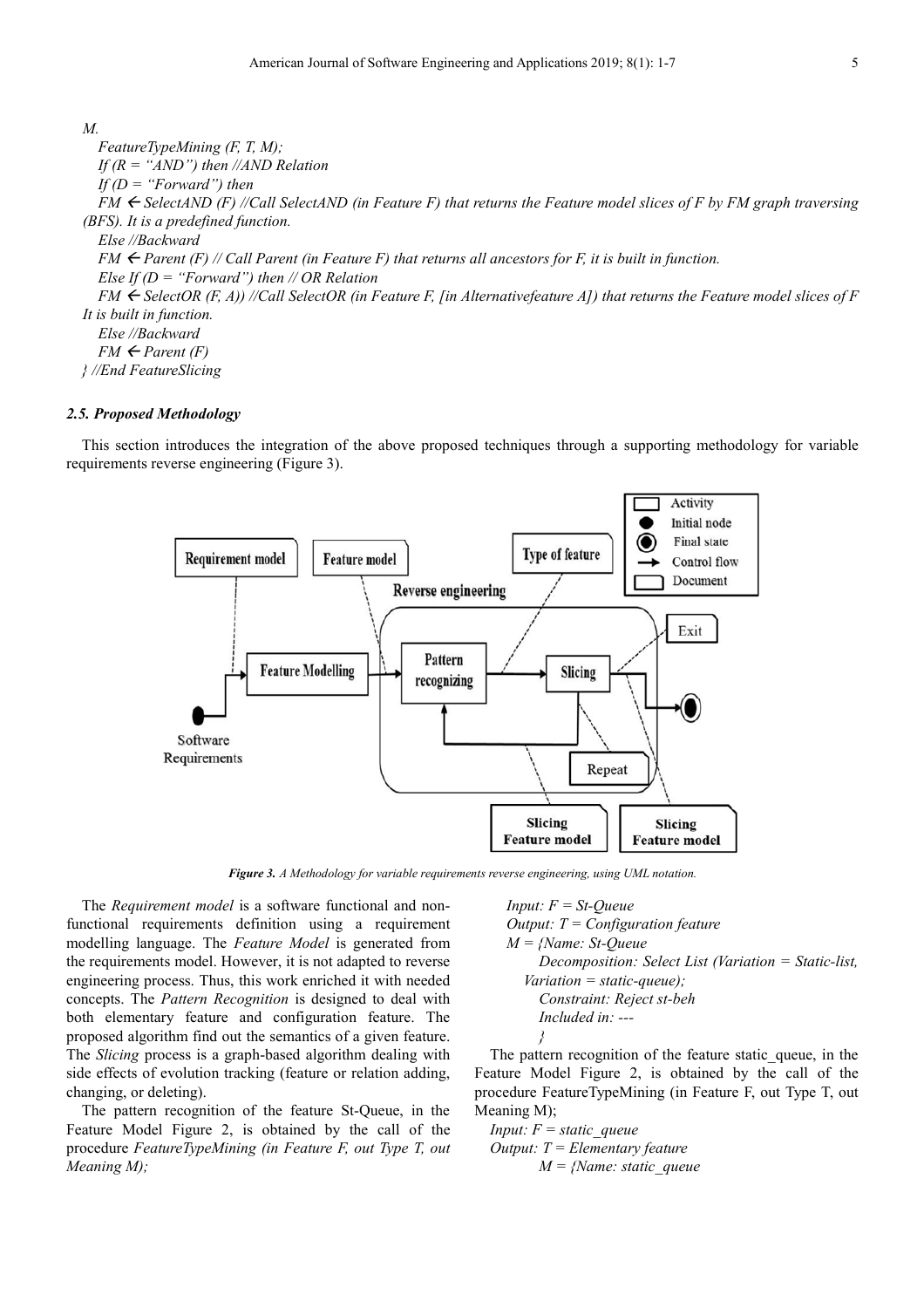*Variation: str, st-beh, sq-methods* 

*Decomposition: static\_queue and (str and st-beh and st-methods)* 

*Constraint: static\_queue exclude static-stack Included in: St-Queue}* 

As side effect to static-list evolution, the Slicing *Slice Static-list Forward AND,* on the FM Figure 2, will identify the following Figures 4 (a, b, c) which might be selected, modified, deleted, etc.



*Figure 4. (a, b, c): The result of Slice Static-list Forward AND.* 

As side effect to static-list evolution, the Slicing *Slice Static-list Forward OR static-queue,* on the feature model Figure 2, will identify the following Figures 5 which might be selected, modified, deleted, etc.



*Figure 5. The result of Slice Static-list Forward OR static-queue.* 

# **3. Results Discussion**

The implementation environment of this work methodology requires a strongly typed object-oriented programming language and graph abstract data type. A strong combination between the FM, the reverse engineering, and feature slicing model should be guaranteed. Adding, an extension to an existing Object-Oriented Programming Language might be required to handle the added concepts of Feature-based Reverse Engineering.

Relying on the previous study on feature-based modelling and Reverse Engineering techniques, a comparison between the proposed methodology (including its supporting mechanisms) with similar recent works is presented below. This comparison is based on the following criteria: (1) Methodology supporting FM reverse engineering, (2) FM adaptation, (3) Supporting pattern recognition, (4) Slicing technique, and (5) Supporting tools. The studied similar works do not satisfy the criteria 1, 2, and 3. Some ones satisfy the criteria 4 but a mathematical way and some others satisfy the criteria 5. However, the proposed methodology

covers all the first four criteria, but not the  $5<sup>th</sup>$ . It satisfies the 4<sup>th</sup> criteria in a graphical way, which better (than the mathematical one) for software requirements maintainers.

# **4. Conclusion**

According to the previous works, the current approaches in FM Reverse Engineering encounter some insufficiencies, where the methodology is informal, not sufficiently adapted FM, no pattern for Feature Model and slicing technique are mathematically-based. This work consequently proposed a formal methodology, a uniform and adapted FM supporting reverse engineering concepts and algorithms, a feature pattern and pattern recognition algorithm and graph based slicing technique.

This work dealt only with feature-based requirements Reverse Engineering. Two feature patterns were introduced, the prospection of others feature patterns will be valuable. The slicing was limited to AND and OR relations, the study of others relations is important. What is about feature-based requirements reengineering modelling? and self-adaptation? The answers to these open questions will be challenging in this domain.

### **References**

- [1] Font Jaime, Arcega Lorena, Haugen Oystein, and Cetina Carlos, (2017). Leveraging variability modeling to address metamodel revisions in Model-based Software Product Lines, Computer Languages, Systems & Structures, Elsevier, vol. 48, pp. 20-38.
- [2] Cognini Riccardo, Corradini Flavio, Polini Andrea, and Re Barbara, (2016). Business Process Feature Model: An Approach to Deal with Variability of Business Processes, Domain-Specific Conceptual Modeling, Springer International Publishing, pp. 171-194.
- [3] Becan Guillaume, Acher Mathieu, Baudry Benoit, and Ben N Sana, (2016). Breathing ontological knowledge into feature model synthesis: an empirical study, Empirical Software Engineering, vol. 21, pp. 1794-1841.